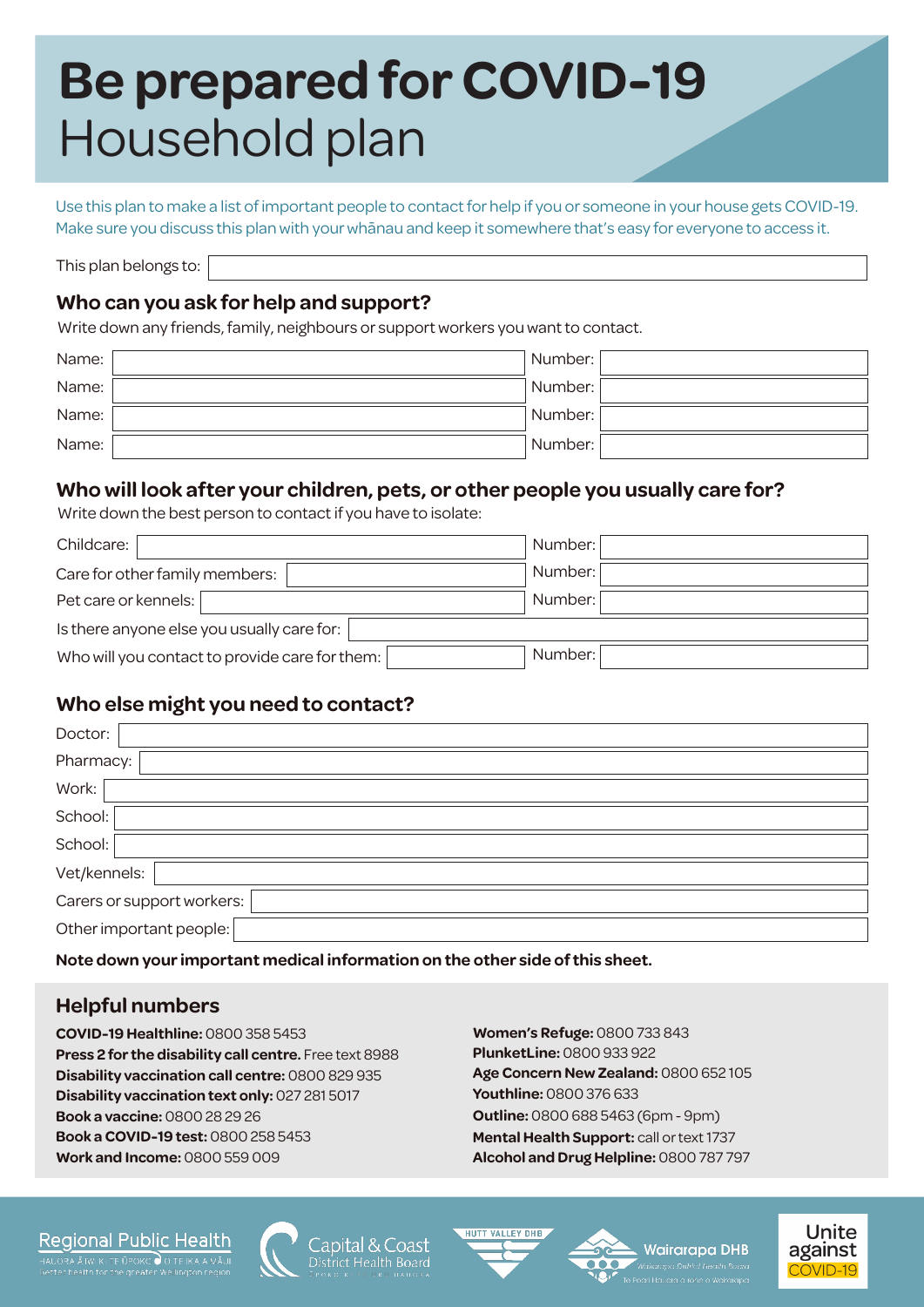# **Be prepared for COVID-19** Important medical information

## **Health conditions or disabilities**

Do you have any health conditions or disabilities ambulance or medical staff need to know about?

## **Medical and Disability information**

Write down anything that health or ambulance staff will need to know if they are treating you.

## **Urgent information**

What do ambulance or medical staff need to know immediately to keep you safe?

- 1. 2.
- 3.

## **Access and medical equipment**

If you need to go to hospital or an isolation facility, what do you **need** to bring with you?

e.g. hearing aids, glasses, wheelchair or mobility aid, batteries, communication device.

Do you have a service animal?

#### **Medication**

What medication do you usually take?

## **Communication**

What do ambulance or medical staff need to know or do to communicate with you?

Do you need a NZSL Interpreter?

## **Moving around**

Do you need assistance or equipment to move around or find your way?

What do ambulance or medical staff need to know if they are lifting or moving you?

#### **Making decisions**

How do you usually make decisions about your health care?

I make my own decisions

I have support to make decisions

Please contact:

Number:

## **Do you have a Health Passport?**

A Health Passport is a booklet you can write in to tell medical staff more information about what you need to be safe, comfortable and have full access to your medical care.

Yes – make sure you keep it with this plan somewhere easy to find

No – would you like use to send you one? If so, email **disability@ccdhb.org.nz** or download one at *www.hdc.org.nz/disability/my-healthpassport/*

## **Allergies**

Are you allergic to any medication?

Other allergies:

#### **Regional Public Health**